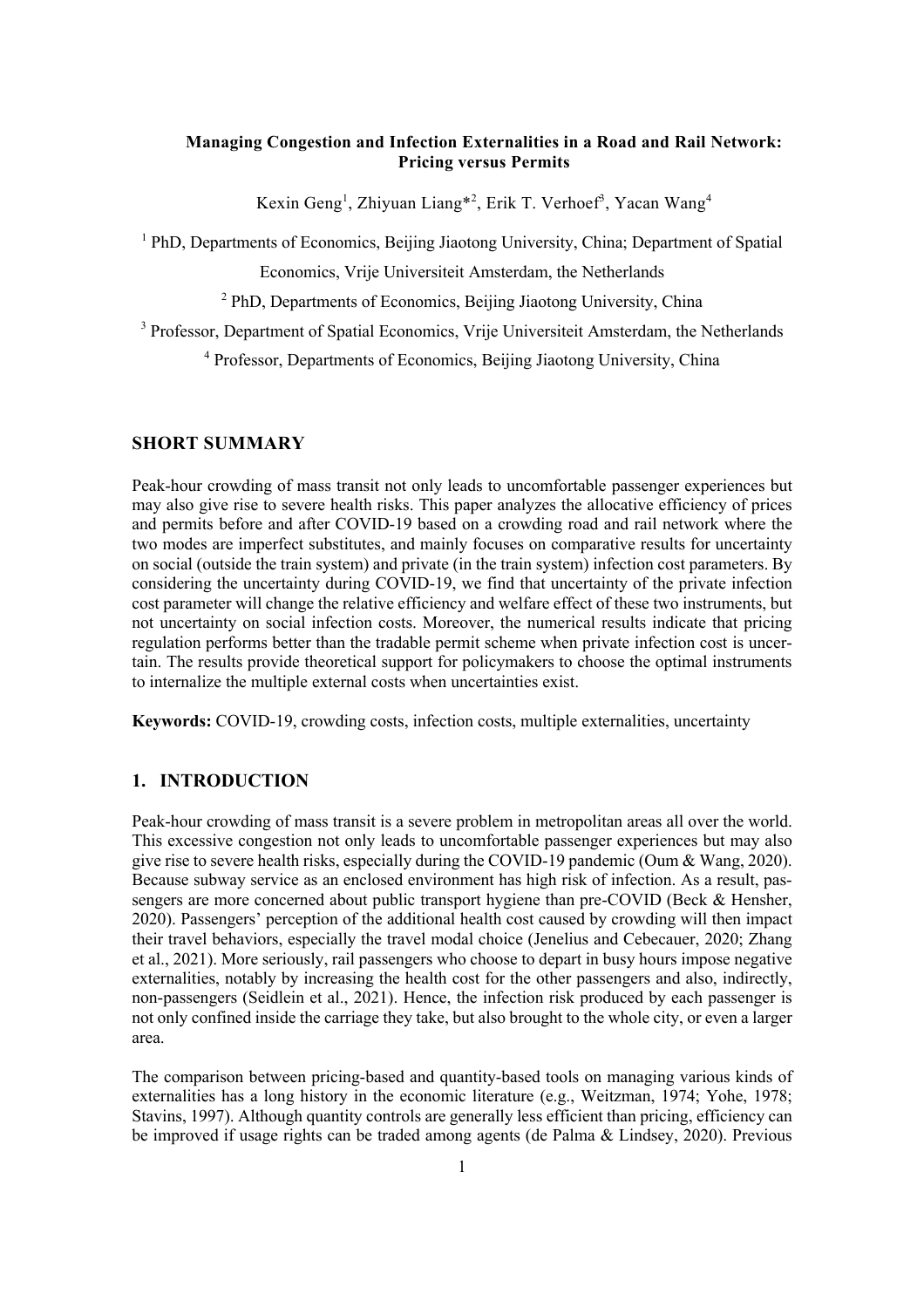studies found that when there is uncertainty about the marginal cost of abatement, and the policy cannot be adapted to the variations, tradable permits and price are not always equivalent (Weitzman, 1974; Czerny, 2010; de Palma et al., 2018; de Palma & Lindsey, 2020).

It is important to include uncertainty when comparing congestion charge and tradable mobility permits in the COVID-19 context. Since the epidemic as an unexpected exogenous shock is new and unfamiliar for everybody, individuals' infection costs are uncertain for policymakers in transportation system. Ignoring these uncertainties will affect the relative merits of different policies. What's more, the COVID-19 context brings new challenges for the comparison of price and permits. Unlike previous studies which only focus on the congestion externalities inside the traffic system, the infection externalities caused by COVID-19 emerge both inside and outside the traffic system, since the epidemic spreads among all people - not only passengers.

Hence, this study aims to extend previous studies by comparing the efficiency of prices and permits for controlling both crowding costs and infection costs under different types of uncertainty in public transport. The infection costs are composed by two parts. First is what we call the private infection cost, which is directly incurred by rail passengers. Note that also this private cost entails an external cost between rail passengers. The other is the social infection cost, which occurs when an infected passenger subsequently infects non-passengers. We perform a welfare comparison of prices and permits under the uncertainties of both private infection cost and social infection cost.

We address the following research questions: 1) How will the unregulated and first-best user equilibriums change after the COVID-19 pandemic? 2) How does allocative efficiency for a tradable permit scheme versus a congestion charge compare when considering the private infection cost uncertainty under the COVID-19 pandemic? 3) How does allocative efficiency for a tradable permit scheme versus a congestion charge compare when considering the social infection cost uncertainty under the COVID-19 pandemic?

# **2. METHODOLOGY**

#### *2.1 Problem Settings*

We consider a simple network, with a parallel road and rail line that connects a single origin and destination, where the two modes are imperfect substitutes. Commuters can choose to use auto or metro for commuting based on the trade-off of travel cost by modes. The costs of usage by each mode are show below.

$$
C_A = a_A + b_A \cdot n_A \tag{1}
$$

$$
C_M = a_M + b_M \cdot n_M \tag{2}
$$

where  $C_A$  and  $C_M$  are costs of the trip by auto and metro separately (A denotes auto and M denotes metro hereafter). Parameter  $a_A$  and  $a_M$  are the intercepts of the marginal private cost curve, e.g.,  $a_M$  includes a fixed ticket price for the rail. Parameter  $b_A$  and  $b_M$  govern the rate at which the facility becomes congested. Parameter  $n_A$  and  $n_M$  are the number of users choosing auto and metro.

The total travel cost (TC) for all travelers is the sum of the travel cost from both auto users and rail passengers, which is expressed as follows:

$$
TC = C_A \cdot n_A + C_M \cdot n_M \tag{3}
$$

where  $C_A \cdot n_A$  is the total travel cost for auto users, and  $C_M \cdot n_M$  is the total travel cost for rail passengers.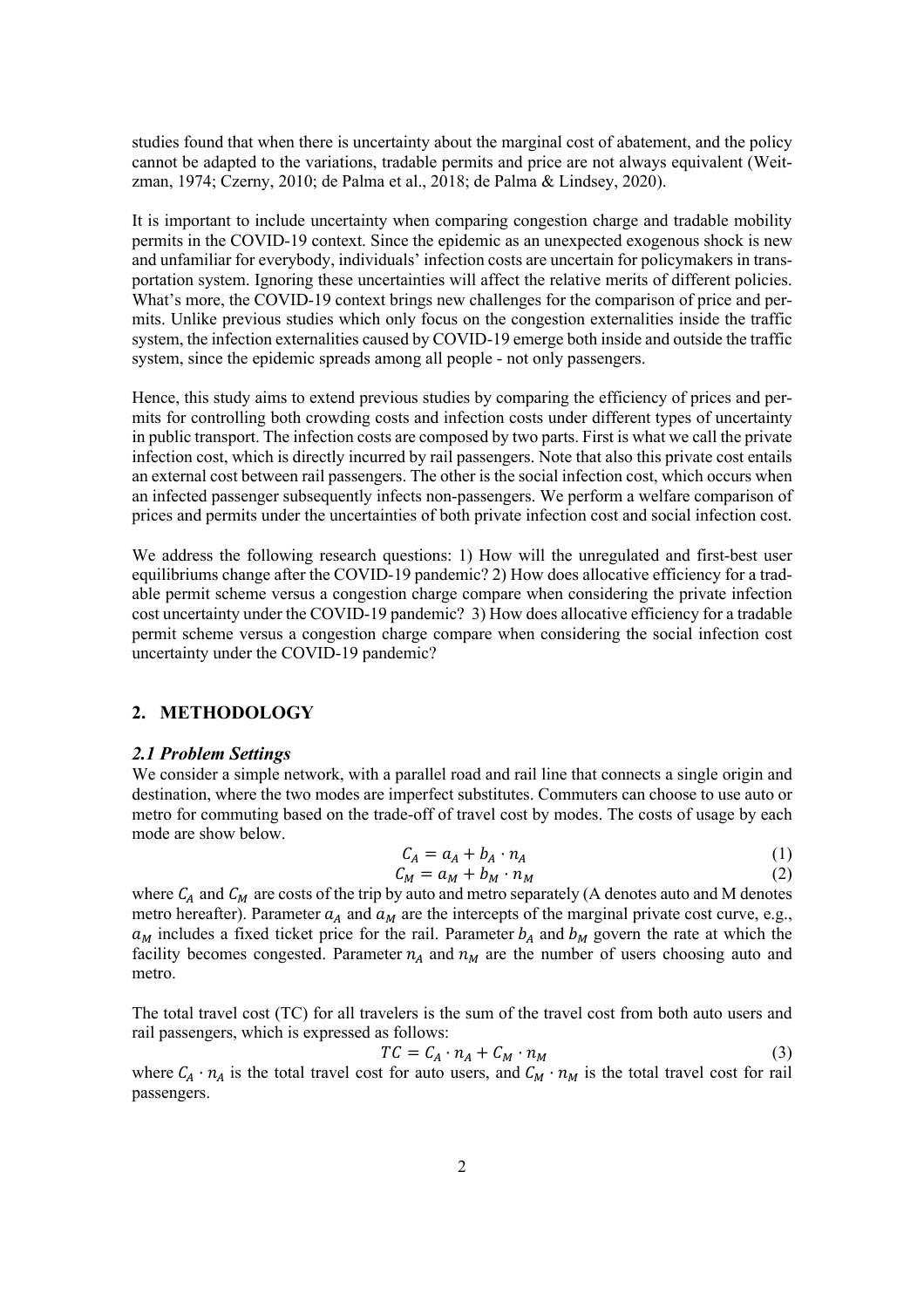We assume that the two modes are imperfect substitutes. The inverse demand for mode  $j$ , which gives the marginal willingness to pay to travel of the n<sup>j</sup>th user is:

$$
D_A = F_A + B_A n_A + H_A n_M
$$
  
\n
$$
D_M = F_M + B_M n_M + H_M n_A
$$
\n(4)

where  $D_A$  and  $D_M$  are the inverse demand of auto and metro users separately, which give the marginal willingness to pay to travel of the  $n_A$ th user and  $n_M$ th user.  $F_A$  and  $F_M$  is the maximum willingness-to-pay. Coefficients  $B_A$  and  $H_A$  respectively measure how much the inverse demand decreases when there are more users on modes auto and metro. For metro users, coefficients  $B_M$  and  $H_M$  respectively measure how much  $D_M$  decreases when there are more users on modes metro and auto.

Gross consumer benefit  $(G)$  is the line integral of the two inverse demands and it is independent of the path used for integration:

$$
G = \int_{(0,0)}^{(n_A, n_M)} (D_A[x_A, x_M] dx_A + D_M[x_A, x_M] dx_M)
$$
  
= 
$$
n_A (F_A + (B_A \cdot n_A/2)) + n_M (F_M + (B_M \cdot n_M/2)) + H n_A n_M
$$
 (6)

Then, welfare  $(W)$  is the gross consumer benefit  $(G)$  minus total cost for all users (TC):

$$
W = \int_{(0,0)}^{(n_A, n_M)} (D_A[x_A, x_M] \, dx_A + D_M[x_A, x_M] \, dx_M) - C_A \cdot n_A + C_M \cdot n_M \tag{7}
$$

#### *2.2 User equilibrium before COVID-19*

We start from the normal context before the COVID-19 outbreak, for which we assume that on the road there is bottleneck congestion while in each train there is crowding congestion. Three policies are considered for rail: the no incentive case, the optimal toll scheme and the optimal tradable permit schemes; while there is a third-best toll implemented on the road.

### *2.3User equilibrium after COVID-19*

Then, we discuss the context after the COVID-19 outbreak. The COVID-19 pandemic spreads through person-to-person contact. Since the auto vehicle separates each user into an enclosed small unit, we assume that the cost of usage for auto users will not be affected by the COVID-19. On the contrary, the in-carriage infection cost becomes an important part for train passengers, and increase the cost of usage for rail users. The cost of train after the COVID-19 outbreak (denoted by superscript V) is:

$$
C_M{}^V = a_M + b_M \cdot n_M + \eta \cdot n_M \tag{8}
$$

where  $\eta \cdot n_M$  expresses the private infection cost of train travelers, which is linear with the number of passengers.  $\eta$  is the private infection cost parameter, including both the medical cost paid for the treatment and the health cost capturing suffering of illness and residual effect of COVID-19 on health caused by an additional passenger (Oum & Wang, 2020).

The social infection cost is also considered in our model after COVID-19, hence, the social welfare function is expressed as:

$$
W = \int_{(0,0)}^{(n_A, n_M)} (D_A[x_A, x_M] dx_A + D_M[x_A, x_M] dx_M) - C_A \cdot n_A - C_M \cdot n_M - A \cdot n_M
$$
 (9)  
where A is the social infection cost parameter that relates the number of metro travels to the  
social infection cost.

Similarly, the no incentive case, the optimal toll scheme and the optimal tradable permit scheme, which cover both the crowding cost and social infection cost for rail, are solved and compared.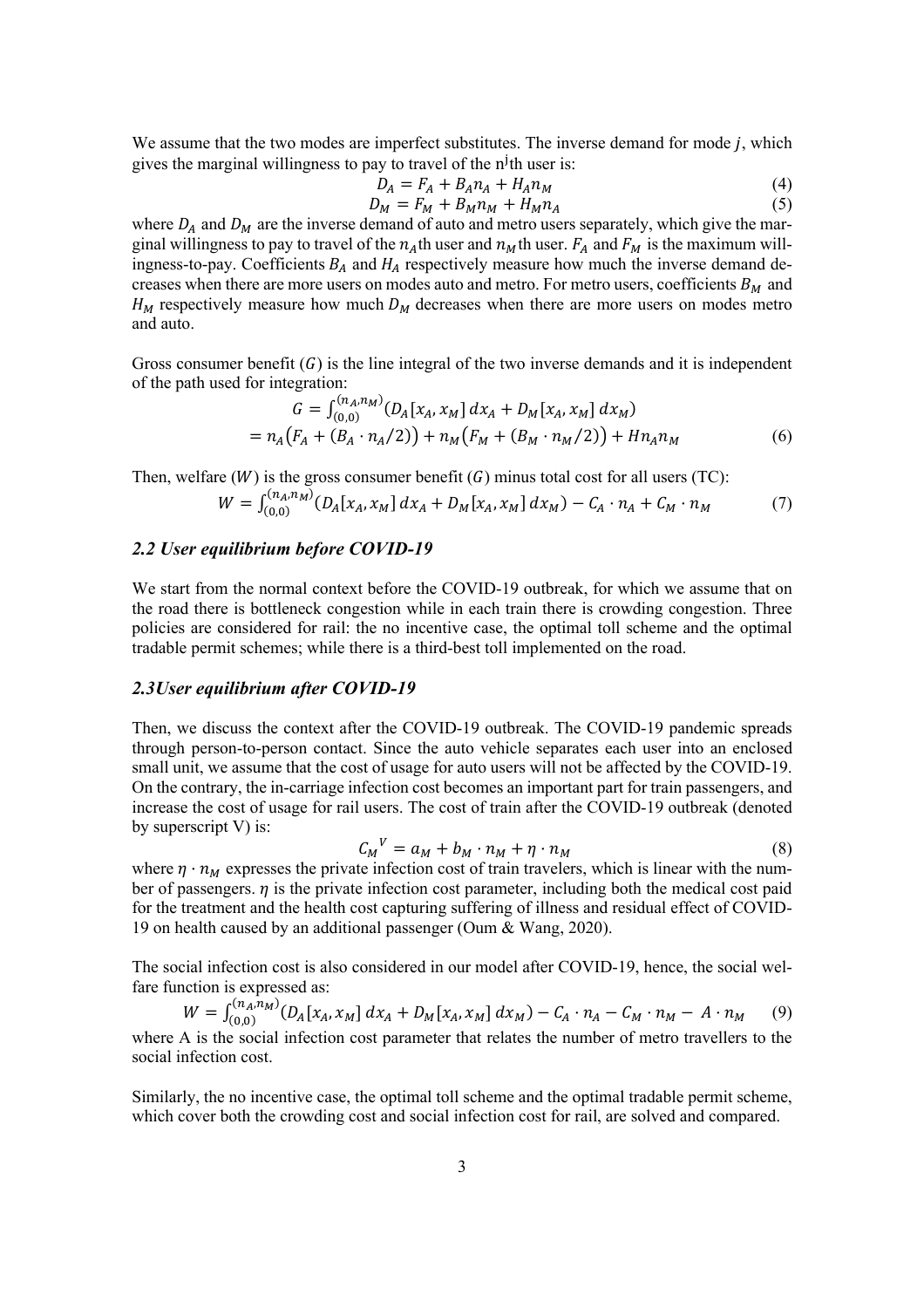### *2.4 Price versus Permits under uncertainty*

The uncertainty of private infection cost and social infection cost are further discussed in this paper, separately.

In the private infection cost case, we assume that the regulator views  $\eta$  as a random variable with strictly positive density,  $f(\eta)$ , on the interval  $[\eta, \overline{\eta}]$ , and associated distribution function  $F(\eta)$ .

In the social infection cost case, we assume that the regulator views  $A$  as a random variable with strictly positive density,  $k(A)$ , on the interval  $[A, \overline{A}]$ , and associated distribution function  $K(A)$ .

The optimal toll scheme and tradable permit scheme are designed and compared in the above uncertain cases.

### *2.5 Numerical analyses*

Finally, numerical examples are used to further illustrate the model.

| Parameter | Value          |
|-----------|----------------|
| $F_A$     | 10000          |
| $F_M$     | 10000          |
| $B_A$     | $-0.5$         |
| $B_M$     | $-0.5$         |
| H         | $-0.3$         |
| $a_A$     | 10             |
| $a_M$     | $\overline{2}$ |
| $b_A$     | 0.01           |
| $b_M$     | 0.01           |
| A         | $\overline{2}$ |
| n         | 0.1            |

**Table 1** Parameters used in the numerical analysis

Based on the ratio of travel mode change before and after COVID in Beijing, we set the value of each parameter in our model. Specifically, the intercept or the maximum willingness-to-pay for auto  $(F_A)$  and for metro  $(F_M)$  are same, 10000. We assume that the demand elasticity for each mode is the same, and the parameters  $B_A$  equals  $B_M$  which is -0.5. And the cross-substitution effects parameter  $H$  is -0.3. Given the fixed cost for auto is larger than metro, the intercepts of the general price curve for auto is set to 10 while for metro is 2. Parameter  $b_A$  and  $b_M$  are 0.01. Finally, the social infection cost parameter A is 2 and the private infection cost parameter  $\eta$  is 0.1.

No incentive case, first-best, optimal toll scheme and optimal tradable permit scheme with uncertainties caused by COVID-19 are compared with the dynamic private infection cost parameter. The sensitivity analysis of different cases with uncertainties is conducted, which allows the change of parameters in demand function and cost function while the number of travelers in each mode fixed in no incentive case.

# **3. RESULTS AND DISCUSSION**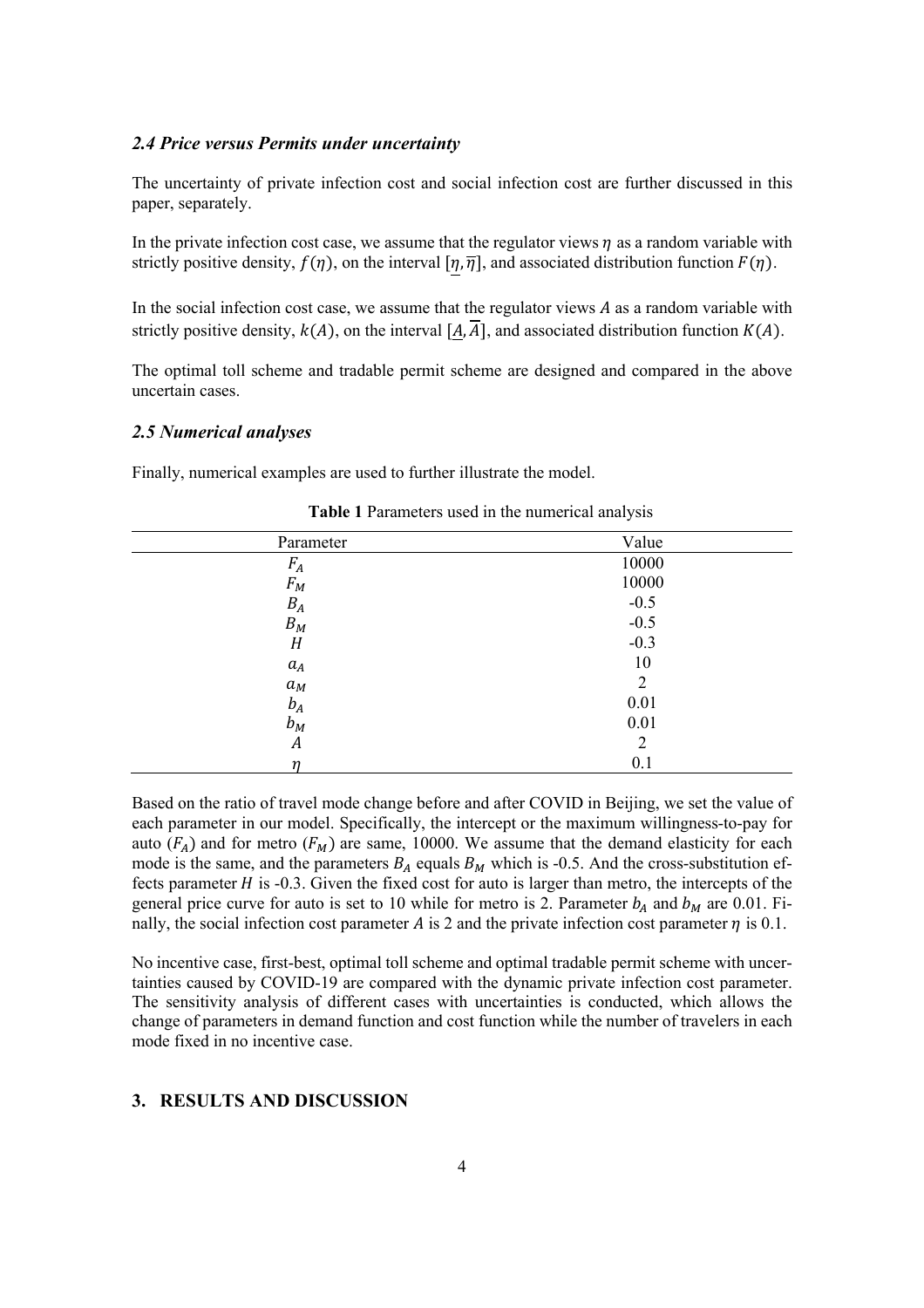The analytical results show: (1) Rail travelers do not internalize the external cost of infection risks they impose on other commuters and citizens. (2) If no uncertainty exists in the demand and cost functions, both permits and prices can be used to reach the FBO with or without COVID-19 effects. (3) Uncertainty of private infection cost leads to the different equilibrium under optimal congestion and infection toll and tradable permits. Uncertainty of the social infection cost has no effect on the relative efficiency and welfare comparison between optimal toll and tradable permits.

The numerical analyses further find:

(1) The increase of the social infection cost parameter and the private infection cost parameter will enlarge the welfare improvement from prices or permits after COVID-19.



(a) Fixed value of social infection cost parameter  $A$  (b) Fixed value of private infection cost parameter  $\eta$ 

**Figure 3** Welfare change between the first-best equilibrium and the unregulated equilibrium af-

ter COVID-19 ( $(W^{AC\_FBO} - W^{AC\_NI})/W^{AC\_NI}$ )  $\frac{1}{0.1}$  0.2 0.3 0.4 0.5  $\frac{1}{0.5}$ 200 400 600 800 1000 <sup>2</sup> <sup>4</sup> <sup>6</sup> <sup>8</sup> <sup>10</sup> <sup>A</sup> 1000 2000 3000



**Figure 4** Welfare change between the first-best equilibrium and the unregulated equilib-

rium before and after COVID-19 ( $(W^{AC\_FBO} - W^{AC\_NI})/(W^{BC\_FBO} - W^{BC\_NI})$ )

(2) When considering the uncertainty of private infection cost, the fixed toll always performs better than fixed permits. When the distribution of social infection cost gets even larger, the differences between the fixed toll, fixed permits and the first-best case become more significant.



**Figure 5a** Welfare comparison with dynamic  $\eta_1(\eta_2=0)$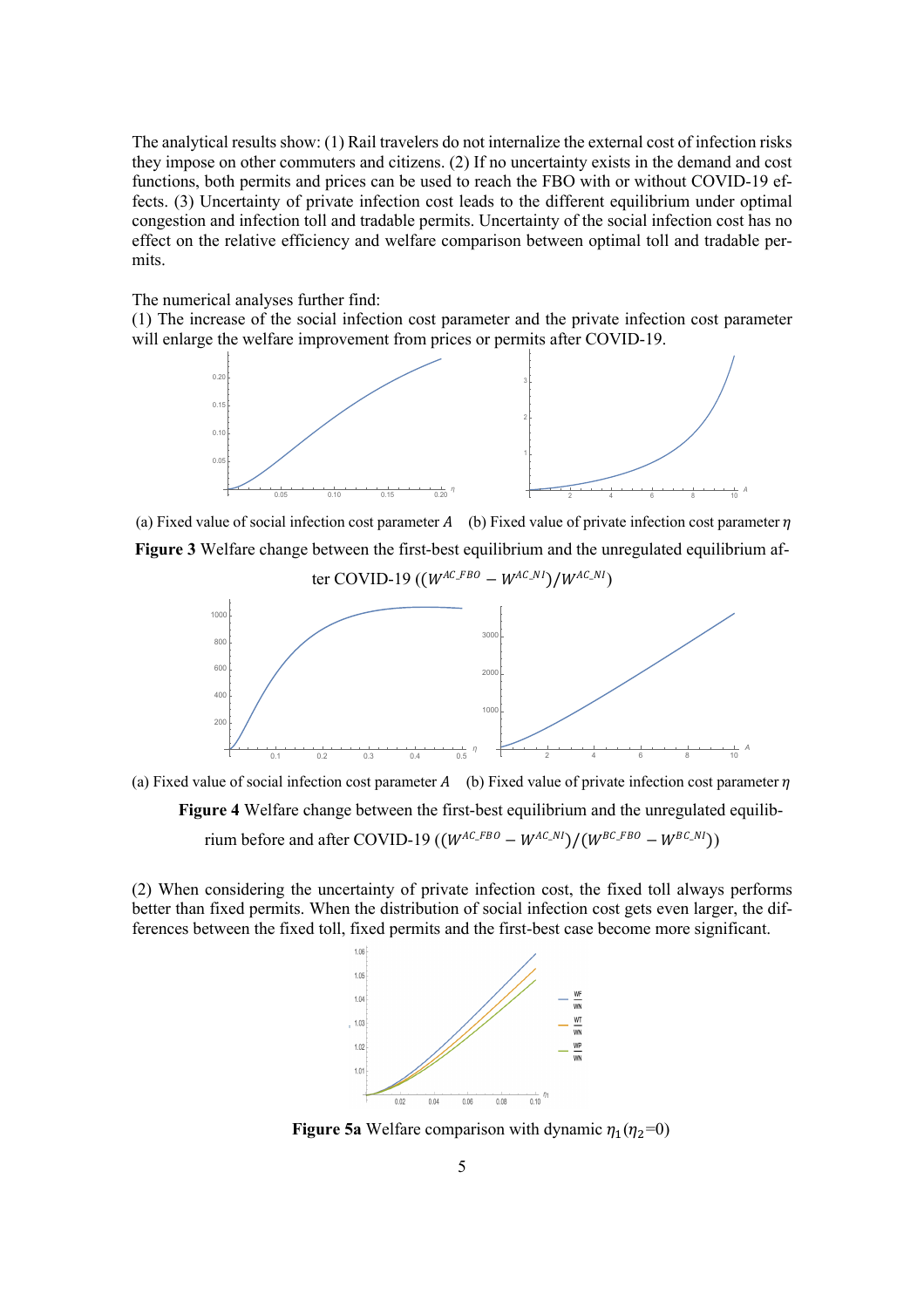

**Figure 5b** Welfare comparison with dynamic  $\eta_1(\eta_2=0.05)$ 



**Figure 5c** Welfare comparison with dynamic  $\eta_1(\eta_2=0.1)$ 

Moreover, both the change of parameters in demand and cost functions have no effect on the order of the four cases (no incentive, fixed toll, fixed permits and first-best case) based on the social welfare. The fixed toll always performs better than the fixed permits no matter how the parameters in demand functions or cost functions change.

| <b>Table 2</b> I alaments in definance functions enange |       |                |           |                |             |             |             |
|---------------------------------------------------------|-------|----------------|-----------|----------------|-------------|-------------|-------------|
| $b_M$                                                   | $b_A$ | a <sub>M</sub> | $a_A$     | WN             | <b>WT</b>   | <b>WP</b>   | WF          |
| 0.014                                                   | 0.014 | $-39.120$      | $-96.247$ | $9.831*10^{7}$ | $1.081*108$ | $1.080*108$ | $1.081*108$ |
| 0.013                                                   | 0.013 | $-28.840$      | $-69.685$ | $9.813*107$    | $1.079*108$ | $1.078*108$ | $1.079*108$ |
| 0.012                                                   | 0.012 | $-18.560$      | $-43.123$ | $9.796*10^{7}$ | $1.077*108$ | $1.076*108$ | $1.077*108$ |
| 0.011                                                   | 0.011 | $-8.280$       | $-16.562$ | $9.778*10^{7}$ | $1.075*108$ | $1.074*108$ | $1.075*108$ |
| 0.01                                                    | 0.01  | 2              | 10        | $9.760*107$    | $1.073*108$ | $1.072*108$ | $1.074*108$ |
| 0.009                                                   | 0.009 | 12.280         | 36.562    | $9.743*10^{7}$ | $1.071*108$ | $1.070*108$ | $1.072*108$ |
| 0.008                                                   | 0.008 | 22.560         | 63.123    | $9.725*10^7$   | $1.069*108$ | $1.068*108$ | $1.070*108$ |
| 0.007                                                   | 0.007 | 32.840         | 89.685    | $9.708*10^{7}$ | $1.067*108$ | $1.066*108$ | $1.068*108$ |
| 0.006                                                   | 0.006 | 43.120         | 116.246   | $9.690*10^{7}$ | $1.065*108$ | $1.064*108$ | $1.066*10*$ |
|                                                         |       |                |           |                |             |             |             |

**Table 2** Parameters in demand functions change

| <b>Table 3</b> Parameters in cost functions change |                |         |         |                |                |             |                |
|----------------------------------------------------|----------------|---------|---------|----------------|----------------|-------------|----------------|
| $B_A$                                              | B <sub>M</sub> | Fа      | Fм      | WN             | WТ             | WP          | WF             |
| $-0.3$                                             | $-0.3$         | 7343.84 | 7944.01 | $6.917*10^{7}$ | $8.524*107$    | $8.520*107$ | $8.524*107$    |
| $-0.4$                                             | $-0.4$         | 8671.92 | 8972.01 | $8.356*107$    | $9.529*10^{7}$ | $9.523*107$ | $9.533*10^{7}$ |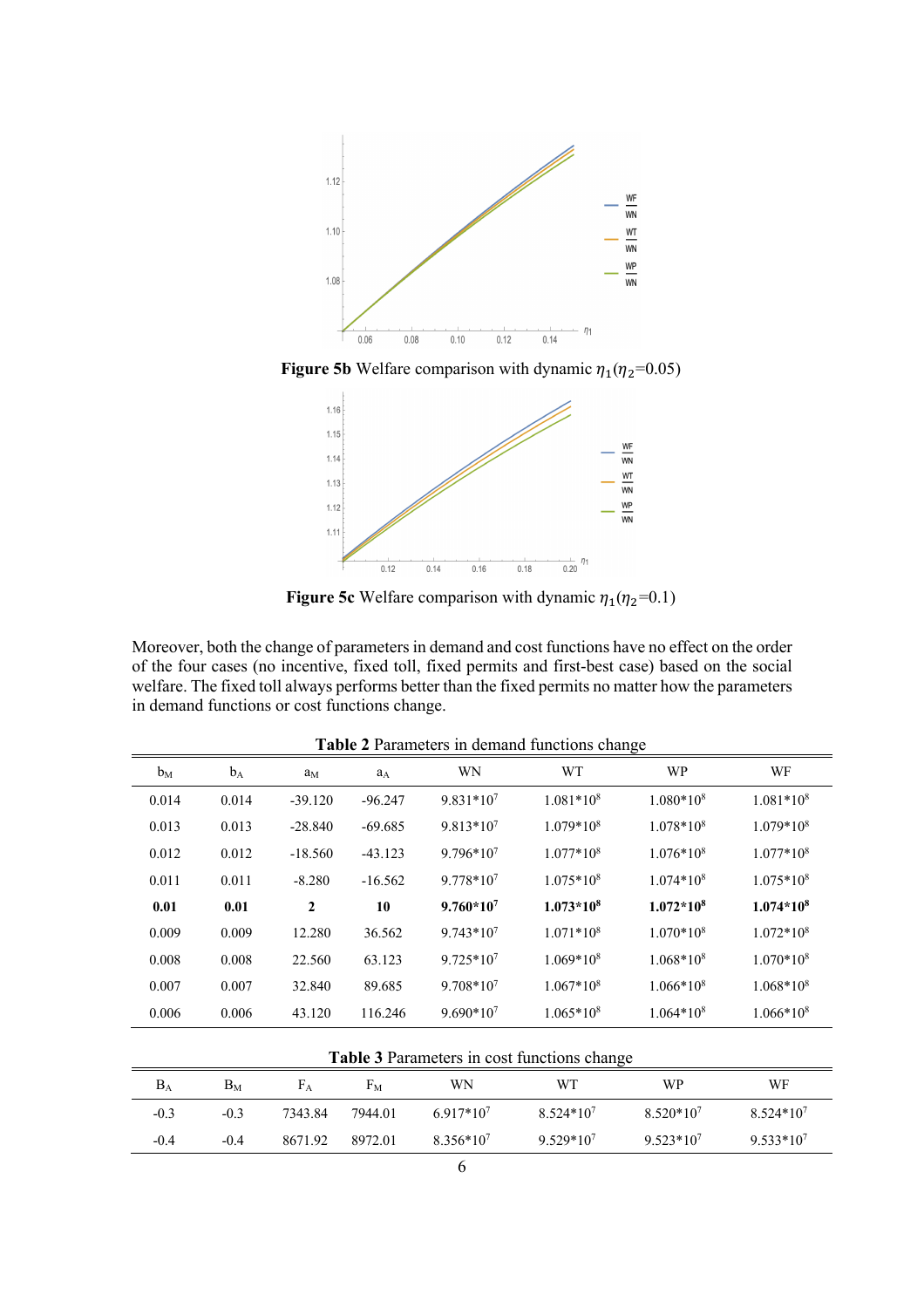| $-0.5$ | $-0.5$ | 10000   | 10000 | $9.760*107$           | $1.073*10*$ | $1.072*10*$ | $1.074*108$ |
|--------|--------|---------|-------|-----------------------|-------------|-------------|-------------|
| $-0.6$ | $-0.6$ | 11328.1 | 11028 | $1.117*108$           | $1.200*108$ | $1.200*108$ | $1.201*108$ |
| $-0.7$ | $-0.7$ | 12656.2 | 12056 | $1.257*108$           | $1.332*108$ | $1.331*108$ | $1.332*108$ |
| $-0.8$ | $-0.8$ | 13984.2 | 13084 | 1.398*10 <sup>8</sup> | $1.465*108$ | $1.464*108$ | $1.466*108$ |
| $-0.9$ | $-0.9$ | 15312.3 | 14112 | $1.539*108$           | $1.600*108$ | $1.600*108$ | $1.601*108$ |

# **4. CONCLUSIONS**

This paper analyzed prices and permits managing public transport in a road and rail network with crowding and infection cost, where the auto and metro are imperfect substitutes. We start from the normal context before the COVID-19 outbreak, which means that on the road there is bottleneck congestion while in each train there is crowding congestion. We assume that the road congestion is managed by an optimal congestion fee. An economic model was used to solve the socially optimal congestion price scheme and tradable permit schemes for rail. Then, we discuss the context after the COVID-19 outbreak. To that end, the private infection cost is added in the cost of usage for rail, which depends on the number of passengers. We acknowledge that because of the further spreading of pandemic, the social infection cost is higher than the private infection cost. This creates another externality in this research, and affects the equilibrium and the optimum of the transportation system. The socially optimal congestion price scheme and tradable permit scheme, covering both the crowding and infection cost, are solved and compared. Furthermore, we separately study the uncertainties of the private infection costs and social infection costs, and their effects on the welfare comparison between prices and permits are discussed.

The preliminary results show that, in a stationary context, prices and permits have equivalent efficiency on inducing travelers to internalize this external cost. The existence of external cost of infection risks implies that the optimal toll and the optimal permit price under the COVID-19 context should be higher than the marginal crowding externality and also include the marginal infection cost inside and outside the traffic system. But this condition will change when we consider the uncertainty of infection costs. We assume that the congestion charge scheme cannot be day-to-day adaptive and the supply of permits is fixed for all possible states. Then, in the private infection cost uncertain context, the pricing regulation performs better than the tradable permit scheme. Especially when the distribution of the parameter becomes wide, and the difference between marginal private infection cost and the marginal crowding cost is at a relatively low level, the welfare gain obtained by prices is slightly larger than it obtained by tradable permits. For the next step, we will gradually compare the welfare gains of prices and permits from the basic case without uncertainties and social externalities to more complex cases, and under different demand and supply cases.

This study contributes to the existing literature in the following ways. First, we provide an approach for analyzing congestion and infection externalities in a joint framework. Future research can expand the current study by considering more complex contexts capturing, for example, heterogeneity of travelers. Second, our modeling analysis sheds light on the efficiency of tradable permits in managing mass transit crowding with unexpected demand and cost shocks, which in our model represented by the COVID-19. It can help governments and public transport operators to design and adjust their instruments for managing passenger flows in mass transit.